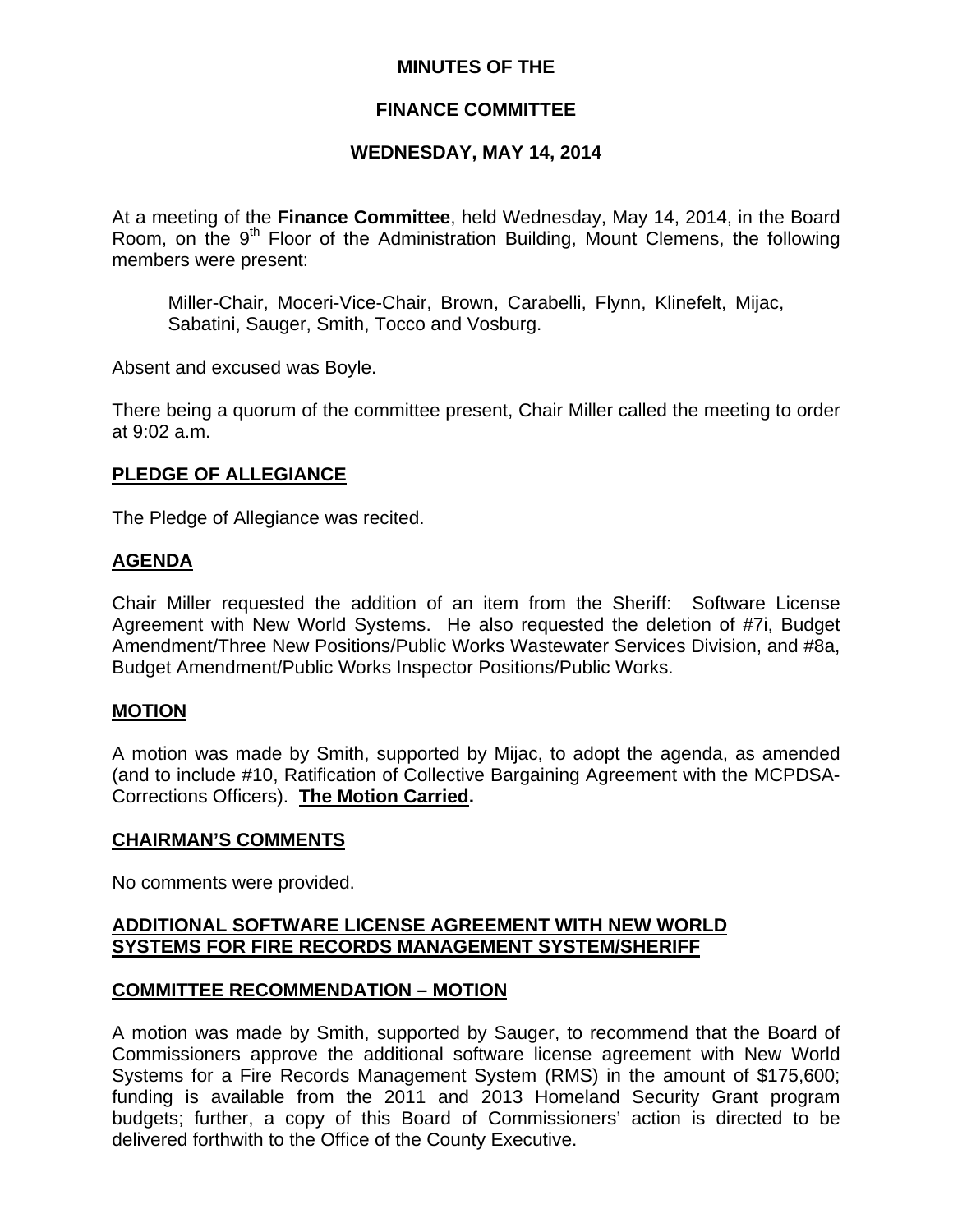Captain John Roberts summarized the agreement and explained that Board approval is needed by May  $30<sup>th</sup>$ .

The following commissioners spoke: Miller, Brown and Vosburg.

Chair Miller called for a vote on the motion and **THE MOTION CARRIED.**

## **PRESENTATION ON "MAKING ENDS MEET IN MICHIGAN: A BASIC NEEDS INCOME LEVEL FOR FAMILY WELL-BEING" AND "KIDS COUNT IN MICHIGAN" REPORTS**

Shannon Nobles, Outreach Specialist for the Michigan League of Public Policy (MLPP) highlighted the following reports: Kids Count, Race for Results and Making Ends Meet.

The following commissioner spoke: Vosburg.

## **MOTION**

A motion was made by Mijac, supported by Carabelli, to receive and file the presentation provided by Shannon Nobles. **The Motion Carried.** 

# **RECOMMENDATIONS FROM 5-13-14 INFRASTRUCTURE COMMITTEE MEETING**

## **MDOT Contract for Hayes from 21 to 23 Mile Road/Department of Road**

## **COMMITTEE RECOMMENDATION – MOTION**

A motion was made by Sabatini, supported by Carabelli, to recommend that the Board of Commissioners approve the contract between the Macomb County Department of Roads and Michigan Department of Transportation for the reconstruction of Hayes Road from 21 Mile Road to 23 Mile Road; further, a copy of this Board of Commissioners' action is directed to be delivered forthwith to the Office of the County Executive. **THE MOTION CARRIED.** 

## **Budget Amendment/MDOT Audit Refund/Department of Roads**

## **COMMITTEE RECOMMENDATION – MOTION**

A motion was made by Carabelli, supported by Flynn, to recommend that the Board of Commissioners approve an amendment to the 2013-14 Department of Roads budget to include the addition of \$1,034,320 for the Fiscal Year 2011-12 audit refund from MDOT and the utilization of \$456,680 from the Department or Roads' fund balance; further, this budget action addresses budgetary issues only. It does not constitute the Commission's approval of any County contract. If a contract requires Commission approval under the County's Contracting Policy or the County's Procurement Ordinance, such approval must be sought separately; further, a copy of this Board of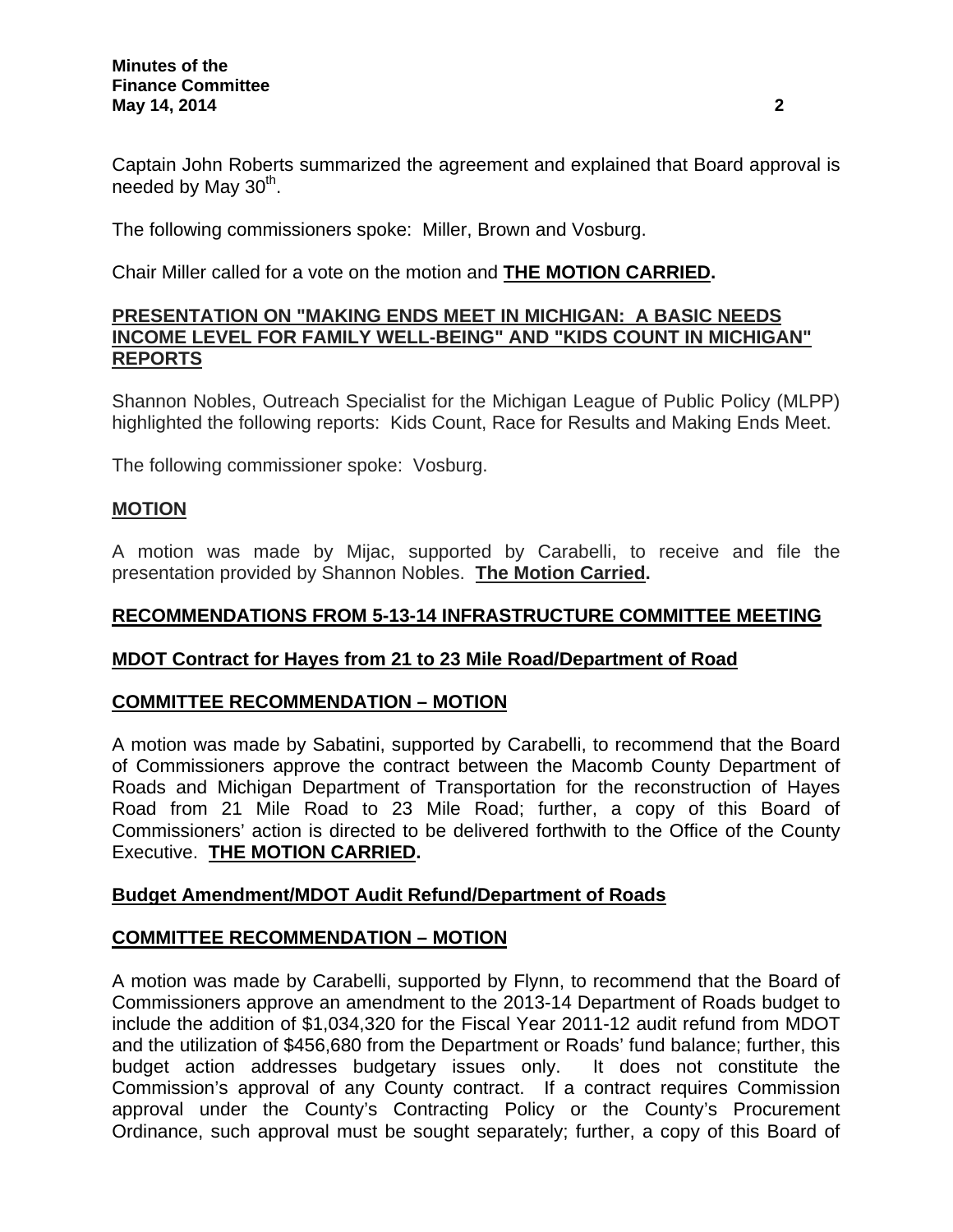Commissioners' action is directed to be delivered forthwith to the Office of the County Executive.

The following commissioners spoke: Smith, Miller, Sauger, Tocco and Carabelli.

Chair Miller called for a vote on the motion and **THE MOTION CARRIED.** 

# **Budget Amendment/Additional Salary-Benefits Expense for Traffic Operation Center Director Position/Department of Roads**

A revised resolution sheet was distributed.

# **COMMITTEE RECOMMENDATION – MOTION**

A motion was made by Sauger, supported by Klinefelt, to recommend that the Board of Commissioners approve an amendment to the 2013-14 Department of Roads budget to include the additional salary/benefits expense of \$80,749.13 for the position of Traffic Operations Center Director to be covered through the Roads' fund balance; further, this budget action addresses budgetary issues only. It does not constitute the Commission's approval of any County contract. If a contract requires Commission approval under the County's Contracting Policy or the County's Procurement Ordinance, such approval must be sought separately; further, a copy of this Board of Commissioners' action is directed to be delivered forthwith to the Office of the County Executive.

The following commissioners spoke: Smith, Moceri, Carabelli, Klinefelt (\*notes), Flynn, Tocco, Brown, Vosburg and Miller.

Chair Miller called for a vote on the motion and **THE MOTION CARRIED.** 

## **Budget Amendment/Three Assistant Foreman Positions/Department of Roads**

A revised resolution sheet was distributed.

## **COMMITTEE RECOMMENDATION – MOTION**

A motion was made by Carabelli, supported by Mijac, to recommend that the Board of Commissioners approve an amendment to the 2013-14 Department of Roads budget to include the addition of \$97,125.85 for three Assistant Foreman positions to be covered through the Roads' fund balance; further, this budget action addresses budgetary issues only. It does not constitute the Commission's approval of any County contract. If a contract requires Commission approval under the County's Contracting Policy or the County's Procurement Ordinance, such approval must be sought separately; further, a copy of this Board of Commissioners' action is directed to be delivered forthwith to the Office of the County Executive.

Director of Roads Bob Hoepfner provided an overview.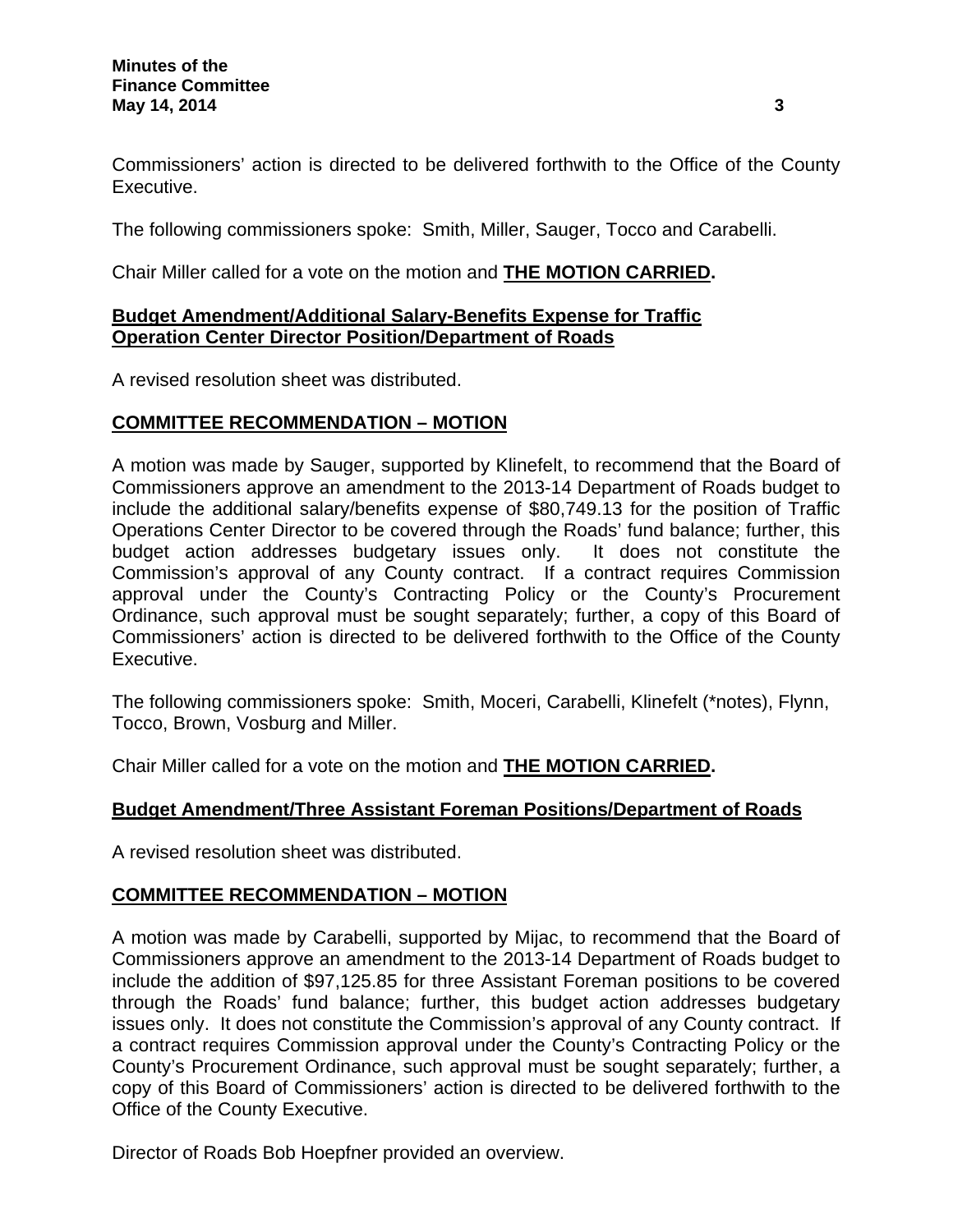The following commissioner spoke: Tocco.

Chair Miller called for a vote on the motion and **THE MOTION CARRIED.** 

# **Budget Amendment/Special Winter Maintenance Reimbursement/Department of Roads**

# **COMMITTEE RECOMMENDATION – MOTION**

A motion was made by Carabelli, supported by Smith, to recommend that the Board of Commissioners approve an amendment to the 2013-14 Department of Roads budget to include the addition of \$2,435,600.44 received from MDOT as special winter maintenance reimbursement; further, this budget action addresses budgetary issues only. It does not constitute the Commission's approval of any County contract. If a contract requires Commission approval under the County's Contracting Policy or the County's Procurement Ordinance, such approval must be sought separately; further, a copy of this Board of Commissioners' action is directed to be delivered forthwith to the Office of the County Executive.

The following commissioner spoke: Miller.

Chair Miller called for a vote on the motion and **THE MOTION CARRIED.** 

## **Contract Amendment for CourtView eFiling Integration with ImageSoft/IT**

## **COMMITTEE RECOMMENDATION – MOTION**

A motion was made by Brown, supported by Smith, to recommend that the Board of Commissioners approve the contract amendment for eFiling integration with ImageSoft; further, a copy of this Board of Commissioners' action is directed to be delivered forthwith to the Office of the County Executive.

Mary Ann Zack and Anthony June were present from the IT Department and provided an explanation of the amendment.

The following commissioners spoke: Tocco and Klinefelt.

Chair Miller called for a vote on the motion and **THE MOTION CARRIED.** 

### **Contract with Bernco, Inc., for Animal Shelter 2014 Building Renovations/ Facilities and Operations**

## **COMMITTEE RECOMMENDATION – MOTION**

A motion was made by Mijac, supported by Tocco, to recommend that the Board of Commissioners approve the contract between the County of Macomb and the low bidder, Bernco, Inc., in the amount of \$632,950, which includes the base bid Alternate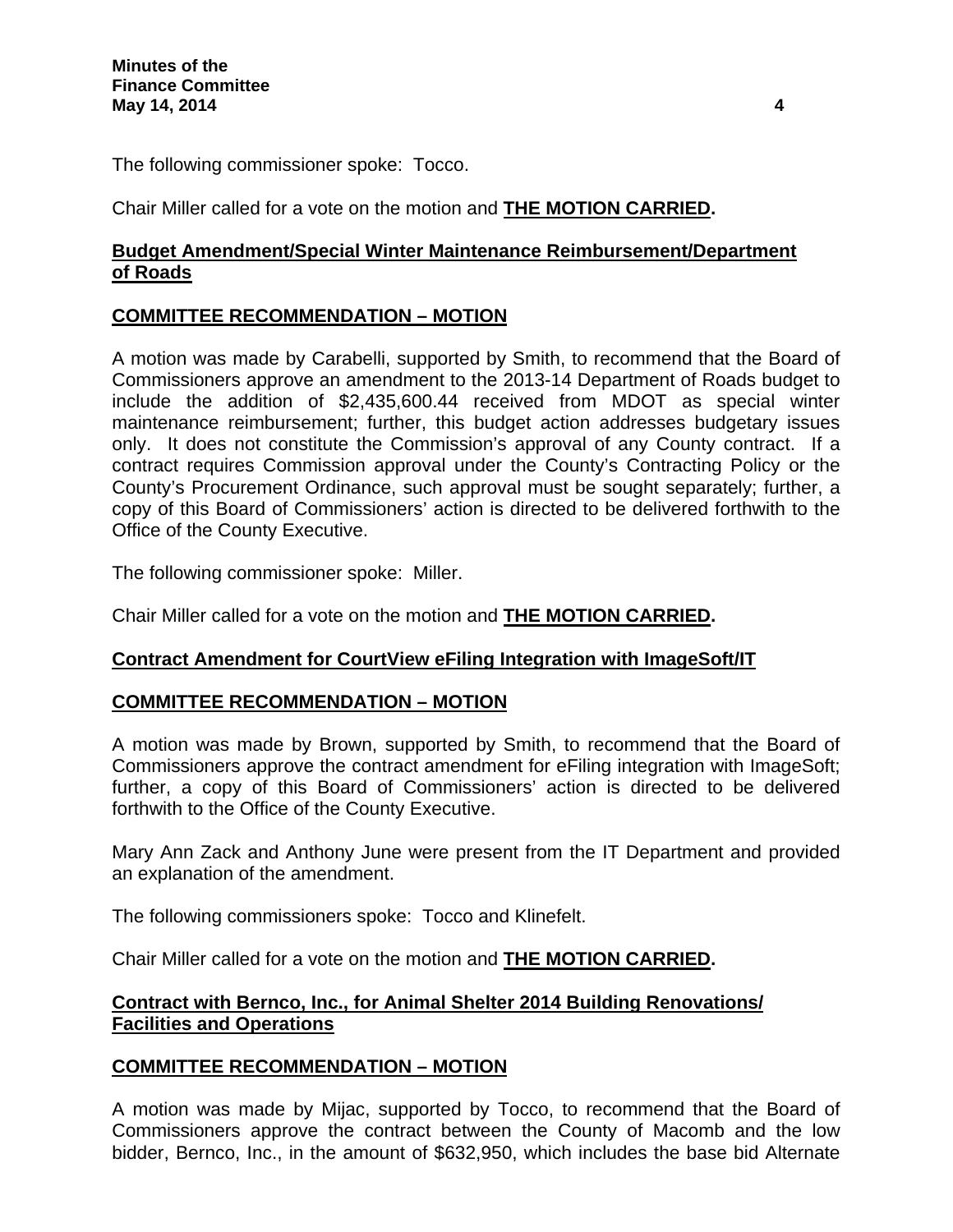#1, Alternate #2 and Alternate #3; funds for this project are available in the Capital Plan; further, a copy of this Board of Commissioners' action is directed to be delivered forthwith to the Office of the County Executive.

The following commissioner spoke: Carabelli.

Facilities and Operations Director Lynn Arnott-Bryks gave an overview.

Chair Miller called for a vote on the motion and **THE MOTION CARRIED.** 

## **Engagement Agreement with Plante Moran Cresa for Program Management Services for Macomb County Central Campus Improvement Project/Facilities and Operations**

# **COMMITTEE RECOMMENDATION – MOTION**

A motion was made by Flynn, supported by Mijac, to recommend that the Board of Commissioners approve execution of the engagement agreement between the County of Macomb and Plante Moran Cresa for program management services for the Macomb County Central Campus Improvement Project; funds for these services are available in the Capital Plan; further, a copy of this Board of Commissioners' action is directed to be delivered forthwith to the Office of the County Executive.

The following commissioner spoke: Flynn.

Chair Miller called for a vote on the motion and **THE MOTION CARRIED.** 

## **2014 Freedom Hill County Park Use License Contract**

## **COMMITTEE RECOMMENDATION – MOTION**

A motion was made by Vosburg, supported by Sauger, to recommend that the Board of Commissioners approve the 2014 Freedom Hill County Park Use License; further, a copy of this Board of Commissioners' action is directed to be delivered forthwith to the Office of the County Executive.

The following commissioner spoke: Flynn.

Chair Miller called for a vote on the motion and **THE MOTION CARRIED.** 

# **EXECUTIVE SESSION TO DISCUSS LABOR NEGOTIATIONS**

## **MOTION**

A motion was made by Carabelli, supported by Tocco, to enter into Executive Session for the purpose of discussing labor negotiations. **The Motion Carried.**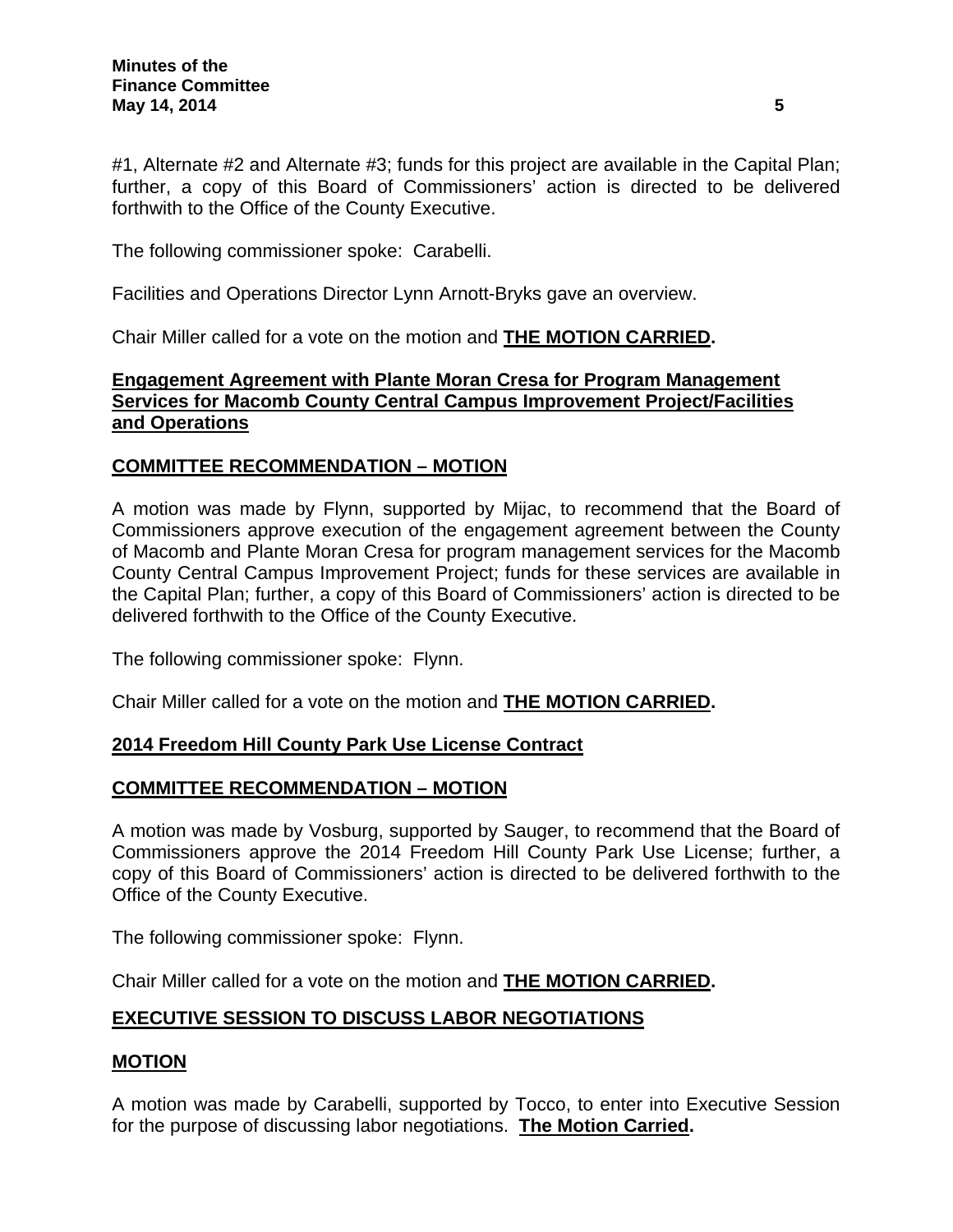In accordance with the motion, committee entered Executive Session at 10:26 a.m., with it concluding at 10:56 a.m.

# **RATIFICATION OF COLLECTIVE BARGAINING AGREEMENT WITH THE MCPDSA – CORRECTIONS OFFICERS FROM JANUARY 1, 2014 – DECEMBER 31, 2016**

# **COMMITTEE RECOMMENDATION – MOTION**

A motion was made by Tocco, supported by Klinefelt, to recommend that the Board of Commissioners concur in the recommendation of the Macomb County Executive and the Human Resources and Labor Relations Department and approve ratification of a collective bargaining agreement with the MCPDSA – Correction Officers from January 1, 2014 to December 31, 2016 as tentatively agreed to and ratified by the membership; further, a copy of this Board of Commissioners' action is directed to be delivered forthwith to the Office of the County Executive. **THE MOTION CARRIED.** 

# **EXECUTIVE SESSION TO DISCUSS PENDING LITIGATION**

## **MOTION**

A motion was made by Flynn, supported by Carabelli, to enter into Executive Session for the purpose of discussing an attorney/client privileged correspondence from Corporation Counsel dated May 7, 2014.

A roll call vote was taken as follows:

Voting Yes were Brown, Carabelli, Flynn, Klinefelt, Mijac, Miller, Moceri, Sauger, Smith, Tocco and Vosburg. There were 11 "Yes" votes.

#### **The Motion Carried.**

In accordance with the motion, committee entered Executive Session at 10:59 a.m., with it concluding at 11:17 a.m.

### **RECOMMENDATION FROM CORPORATION COUNSEL RE: CASE OF JAMES DOUGLAS WOULUKKA VS. COUNTY OF MACOMB**

#### **COMMITTEE RECOMMENDATION – MOTION**

A motion was made by Vosburg, supported by Mijac, to recommend that the Board of Commissioners concur in the recommendation of Corporation Counsel concerning the case of James Douglas Woulukka vs. County of Macomb, et al; further, a copy of this Board of Commissioners' action is directed to be delivered forthwith to the Office of the County Executive. **THE MOTION CARRIED.**